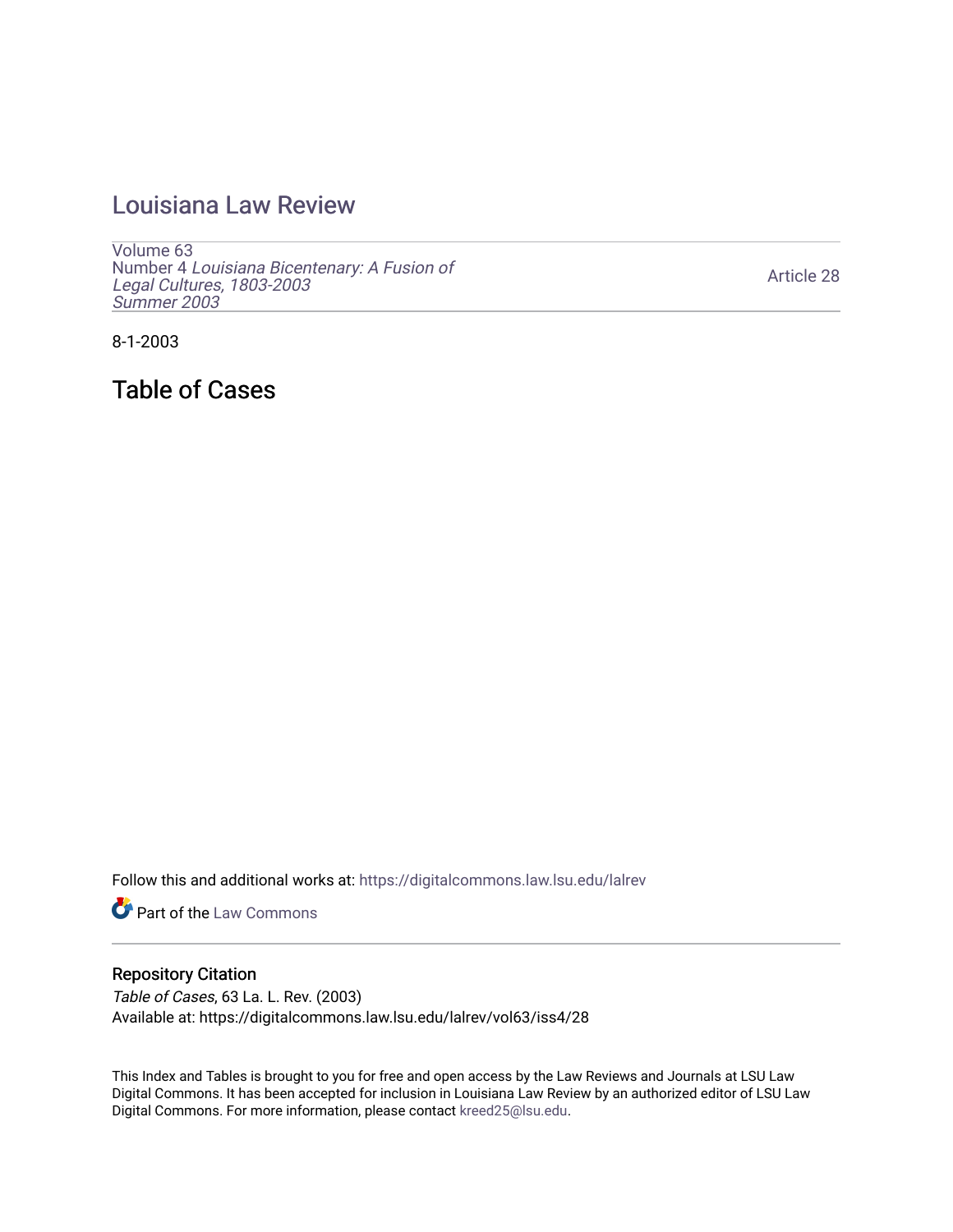## **TABLE OF CASES Volume 63**

A.G. Canada v. Lavell, Vol. 63, **p.** 647 Abraham v. Graphic Arts Int'l Union, Vol. **63, p. 560**  Abrams v. United States, Vol. **63, p. 725**  Acosta v. Hepplewhite Home, Inc., Vol. **63, p. 359**  Albertson's, Inc. v. Kirkingburg, Vol. **63, p. 583**  Alexander v. Liberty Terrace Subdivision, Inc., Vol. **63, p. 357**  Alexander v. Sandoval, Vol. **63, p. 825**  Alfonso v. Alfonso, Vol. **63, p. 280**  Allright Texas, Inc. v. Simons, Vol. **63, pp. 99-100**  Alma Motor Co. v. Timken-Detroit Axle Co., Vol. **63, p. 820**  Amerada Hess Shipping Corp. v. Argentine Republic, Vol. **63, p. 321**  American Eagle, Inc. v. Employers' liability Assurance Corporation, Vol. **63, p.** 365 Anderson v. Creighton, Vol. **63, p. 623**  Andrews v. Law Society of British Columbia, Vol. **63, pp.** 648, **651-652**  Ardoin v Hartford Accident and Indem. Co., Vol. **63, p. 1010**  Arizona Retail Systems, Inc. v. Software **Link,**  Inc., Vol. **63, pp.** 42-43 Ashwander v. Tennessee Valley Auth., Vol. **63, p. 826 Att'y** Gen. **Of** Israel v. Eichmann, Vol. **63, pp. 316, 323**  Augusta Sugar Co. v. Haley, Vol. **63, pp.** 346, 355 Baker v. McCollan, Vol. **63, p. 819**  Baker v. Raymond International, Inc., Vol. **63, pp. 91-92**  Baker v. Vermont, Vol. **63, p. 300**  Barbari v. Firemen's Ins. Co., Vol. **63, p. 359**  Barlett v. Calhoun, Vol. **63, pp. 1055-1058**  Barnes v. Gorman, Vol. **63, p. 512**  Barnett v. Network Solutions, Inc. Vol. **63, p.** 45 *Bartnickiv. Vopper, Vol. 63, pp. 589-607*  Barton v. Burbank, Vol. **63, p.** 346 Battes Gas and Oil Co. v. Hammer, Vol. **63, p. 321**  Bell v. Staring, Vol. **63, p.** 346 Benjamin-Jenkins v. Lawson, Vol. **63, p. 356, 362**  Berier v. A.P. Green Industries, Vol. **63, pp.** 

1062-1064

Better Heating **&** Air Conditioning Co., Inc. v. United Ben. Fire Ins. Co., Vol. **63, p. 358**  Bissett v. Allstate Ins. Co., Vol. **63, pp. 351,**  352-353 Bliss v. **A.G.** Canada, Vol. **63, p.** 647 Board of Commissioners v. Brown, Vol. **63, p. 628**  Bobbs-Merrill Company v. Strauss, Vol. **63, p.**  420 Bolden v. Brazile, Vol. **63, pp. 350, 352**  Bounds v. Smith, Vol. **63, p.** 614 Bourgeois v. Veal, Vol. **63, p.** 354 Bouser v. Morgan, Vol. **63, p. 119**  Bouthemy's Ex'r v. Ducournau, Vol. **63, p.** 1042 *Bowen v. Amoco, Vol. 63, pp. 463,* 465, 467, 471-483 Bradley v. Pizzaco of Neb., Inc., Vol. **63, p.** 559 Bradwell v. People of State of Illinois, Vol. 63, pp. 552-553 Bray v. Alexandria Women's Health Clinic, Vol. **63, pp. 829, 832-833,** 845 Breaux v. Auto Zone, Inc., Vol. **63, p. 361**  Brewer v. Wilkinson, Vol. **63, p. 613**  Bridges v. Wilcoxon, Vol. **63, pp.** 352-353, 355 Brison v. Tester, Vol. **63, p. 622**  Brister v. Manville Forest Products, Vol. **63,p. 361**  Brower v. Gateway 2000, Inc., Vol. **63, p.** 46 Brown v. Automotive Casualty Insurance Co., Vol. **63, p. 89**  Brown v. Board of Education of Topeka, Vol. 63, **pp. 127-128,245,611,630,632,635,640,761, 792-793,796,801,823-824,887-888,891,896, 899**  Brown v. Board of Education of Topeka **II,** Vol. **63, pp.** 631-633 Brown v. City of Shreveport Urban Dev., Vol. 63, **p. 357**  Brown v. Edwards, Vol. **63, pp. 357, 367**  Browning-Ferris Industries of Vermont, Inc. v. Kelso Disposal, Inc, Vol. **63, p.** 184 Bryant v. Travelers Insurance Company, Vol. 63, **pp. 374-75**  Buckley v. Fitzsimmons, Vol. **63, p. 621**  *Bujol v. Entergy Services, Inc., Vol. 63,* **pp.**  441-445, 453-456, 459 Burkett v. Resolution Trust Corporation, Vol. **63, p.** 364 Bush v. Lucas, Vol. **63, pp. 817-818**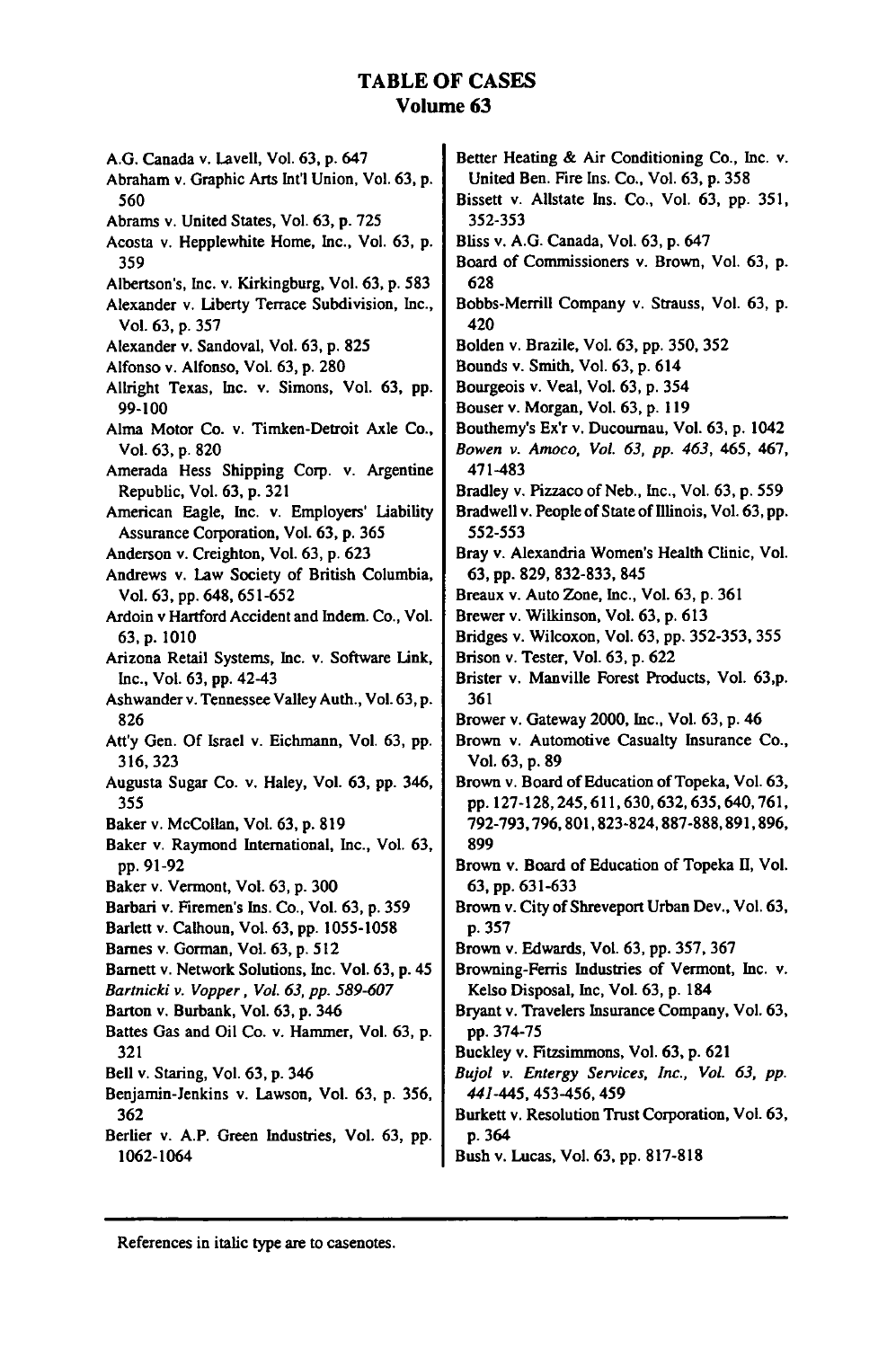|                                                                                  | Dabbs v. Vergari, Vol. 63, pp. 611-612                                                |
|----------------------------------------------------------------------------------|---------------------------------------------------------------------------------------|
| Cabiri v. Assasie-Gimah, Vol. 63, p. 321                                         | Davis v. Liberty Mut. Ins. Co., Vol. 63, p. 452                                       |
| California Federal Savings & Loan Ass'n v.                                       |                                                                                       |
| Guerra, Vol. 63, p. 561<br>Camel v. Waller, Vol. 63, p. 1436                     | De Salvo v. Waguespack, Vol. 63, p. 360                                               |
|                                                                                  | Debs v. United States, Vol. 63, p. 725                                                |
| Campbell v. Hartford Ins. Co., Vol. 63, p. 361<br>Cano v. Davis, Vol. 63, p. 781 | DeClouet v. Kansas City Southern Railway, Vol.<br>63, pp. 348-349, 360                |
| Carnody v. Land, Vol. 63, p. 345                                                 | DeCuir v. Benson, Vol. 63, 895-896                                                    |
| Carraway v. City of Alexandria, Vol. 63, p. 358                                  | Delpit v. Young, Vol. 63, pp. 264-266, 284                                            |
| Carter v. Burch, Vol. 63, pp. 621-622                                            | Delta Development Co., Inc. v. Jurgens, Vol. 63,                                      |
| Caspi v. The Microsoft Network, LLC, Vol. 63, p.                                 | pp. 351, 352-353, 362                                                                 |
| 45                                                                               | Democratic Republic of Congo v. Belgium, Vol.                                         |
| Charbonnet v. State Realty Co., Vol. 63, p. 343                                  | 63, pp. 309-339                                                                       |
| Charles v. Greenberg, Vol. 63, p. 616                                            | Dempster v. Louisiana Health Servs. Indem. Co.,                                       |
| Charpentier v. Goudeau, Vol. 63, p. 360                                          | Vol. 63, p. 354                                                                       |
| Cherrix v. Braxton, Vol. 63, p. 611                                              | Dennis v. United States, Vol. 63, p. 725                                              |
| Chevron Oil Co. v. Traigle, Vol. 63, pp. 357,                                    | Deposit Trust Sav. Bank, FSB v. Kucharchuk,                                           |
| 372-74                                                                           | Vol. 63, p. 359                                                                       |
| Chevron U.S.A. Inc v. Echazabal, Vol. 63, pp.                                    | Dixon v. Dixon, Vol. 63, p. 1433                                                      |
| 512, 522-531, 548-549, 565-567, 572-573, 576,                                    | Dombrowski v. Dowling, Vol. 63, p. 847                                                |
| 584, 587                                                                         | Dothard v. Rawlinson, Vol. 63, pp. 524, 527, 563-                                     |
| Chevron USA v. Natural Resources Defense                                         | 564, 559                                                                              |
| Council, Inc., Vol. 63, p. 526                                                   | Drisbrow v. Durand, Vol. 63, p. 395                                                   |
| Chicago Typographical Union v. Chicago                                           | Duke of Brunswick v. The King of Hannover,                                            |
| Sun-Times, Inc., Vol. 63, pp. 472, 474-475, 480                                  | Vol. 63, p. 320                                                                       |
| Chinese Exclusion Cases, The, Vol. 63, p. 724                                    | Duplantier v. Pigman, Vol. 63, p. 1042                                                |
| City of Richmond v. J.A. Croson Co., Vol. 63,                                    | DVD-Copy Control Ass'n v. Bunner, Vol. 63, p.                                         |
| pp. 138-139, 148-149                                                             | 431                                                                                   |
| Clark v. Southern Tire Service, Inc., Vol. 63, p.<br>356                         | Eaton v. Brant County Board of Education, Vol.<br>63, pp. 687 - 689                   |
| Clark v. State Farm Mutual Auto Ins. Co., Vol.                                   | Edwards v. Giambrone, Vol. 63, p. 360                                                 |
| 63, pp. 355, 357-358, 370-74                                                     | EEOC v. Warshawsky & Co., Vol. 63, p. 560                                             |
| Coastal Erection Co., Inc. v. Milan Eng'g Co.,                                   | Egan v. A_G. Canada, Vol. 63, pp. 657-666                                             |
| Vol. 63, 359-360                                                                 | Eichelberger v. B&T Const. Co., Vol. 63, p. 344                                       |
| Cocke v. Cavalier, Vol. 63, p. 359                                               | Eisenberg v. Montgomery County Public Schools,                                        |
| Coe v. State Health Care Authority, Vol. 63, p.                                  | Vol. 63, pp. 144, 147                                                                 |
| 354                                                                              | Eldridge v. British Columbia (Attorney-General),                                      |
| Cohens v. Virginia, Vol. 63, p. 812                                              | Vol. 63, pp. 687, 691                                                                 |
| Cole's Widow v. His Executors, Vol. 63, p. 1413,<br>1425, 1432                   | Ellis v. Weasler Engineering, Vol. 63, pp.<br>1014-1015                               |
| Collins v. Hardyman, Vol. 63, pp. 830-831, 844                                   | Ellzey v. Employers Mutual Liability Insurance,                                       |
| Collins v. Methvin, Vol. 63, p. 375                                              | Vol. 63, p. 364                                                                       |
| Columbia Broadcasting System, Inc. v. Decosta,                                   | English Realty Co., Inc v. Meyer, Vol. 63, p. 115                                     |
| Vol. 63, pp. 415-416<br>Continental Supply Co.v. Fisher Oil Co., Vol. 63,        | Equibank v United Staes Internal Revenue                                              |
| p. 347                                                                           | Service, Vol. 63, pp. 1442-1444, 1446<br>Erie Railroad v Tompkins, Vol. 63, pp. 1008, |
| Corbiere v. Canada, Vol. 63, p. 662                                              | 1013, 1015                                                                            |
| Correctional Services v. Malesco, Vol. 63, p. 817                                | Estate of Dodson, Vol. 63, pp. 393-394                                                |
| Corsey v. State Department of Corrections, Vol.                                  | Estate of Gebis, Vol. 63, pp. 403-404                                                 |
| 63, p. 1119                                                                      | Estate of Hoehn, Vol. 63, p. 402, 406                                                 |
| Cottin v. Cottin, Vol. 63, pp. 1083, 1096, 1413,<br>1415, 1418, 1421, 1429, 1445 | Estate of Oliver, Vol. 63, p. 397                                                     |
| Crabtree v. Reed, Vol. 63, p. 360                                                | Estate of Rollins, Vol. 63, pp. 402-403, 405-406<br>Evans v. Hammer, Vol. 63, p. 346  |
| D & S Builders, Inc. v. Mickey Const. Co., Inc.,                                 | Evans v. Liberty Mut. Ins. Co., Vol. 63, p. 447                                       |
| Vol. 63, p. 358                                                                  |                                                                                       |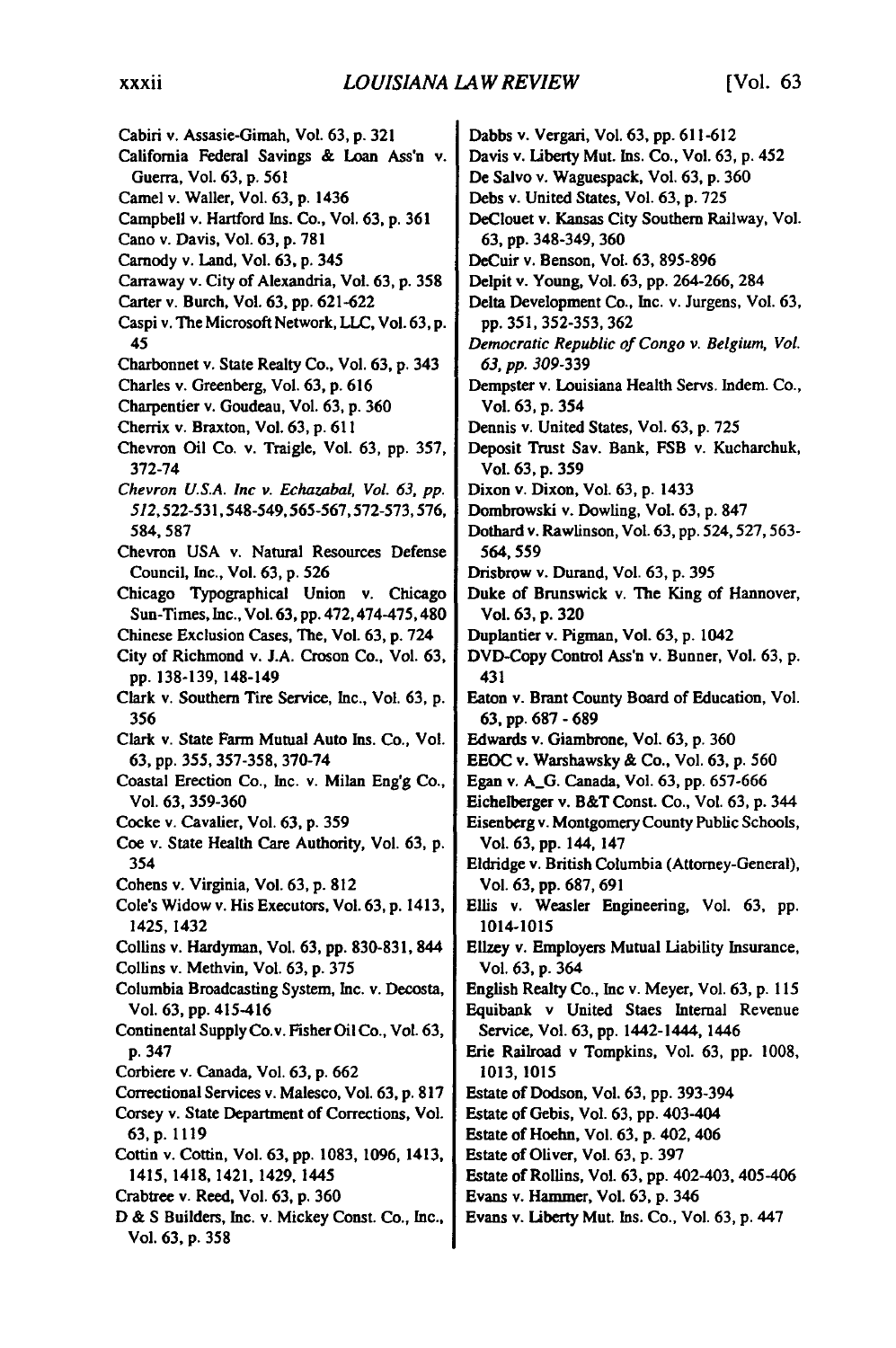| Evergreen Plantation, Inc. v. Zunamon, Vol. 63,<br>р. 359 | Great American Federal Savings & Loan Ass'n v.<br>Novotny, Vol. 63, pp. 829, 831, 833, 844-854 |
|-----------------------------------------------------------|------------------------------------------------------------------------------------------------|
| Ex Parte Levitt, Vol. 63, p. 65                           | Green v. Champion Insurance Company, Vol. 63,                                                  |
| Family Fed. Sav. & Loan Ass'n of Shreveport v.            | pp. 83-85, 87-88, 90, 94-97, 103, 110                                                          |
| Huckaby, Vol. 63, p. 359                                  | Green v. County School Bd. Of New Kent                                                         |
| FDIC v Abraham, Vol. 63, p. 1013                          | County, Vol. 63, p. 631                                                                        |
| Federal Baseball Club of Baltimore, Inc. v.               | Griffin v. Breckenridge, Vol. 63, pp. 828-833,                                                 |
| National League of Professional Baseball Clubs,           | 844-846, 850-852, 854                                                                          |
| Vol. 63, pp. 56-57                                        | Griggs v. Duke Power Co., Vol. 63, p. 579                                                      |
| Feist Publications v. Rural Telephone Service             | Groff v. America Online, Inc., Vol. 63, p. 45                                                  |
| Co., Inc., Vol. 63, pp. 415, 422                          | Grutter v. Bollinger, Vol. 63, pp. 137-138, 142,                                               |
| Fernandez v. Wynn Oil Co., Vol. 63, p. 561                | 147, 717                                                                                       |
| Filartiga v. Pena-Irala, Vol. 63, p. 321                  | Guardians Assoc. v. Civil Service Comm. of New                                                 |
| Flood v. Kuhn, Vol. 63, p. 57                             | York, Vol. 63, p. 825                                                                          |
| Florida Lime & Avocado Growers, Inc. v. Paul,             | Guaringo v. Pendleton Mem'l Methodist Hosp.,                                                   |
| Vol. 63, p. 568                                           | Vol. 63, p. 358                                                                                |
| Florida Star v. B.J.F., Vol. 63, p. 601                   | Guste v. Green, Vol. 63, p. 88                                                                 |
| Flower v. Griffith, Vol. 63, p. 1429                      | Haisty v. State, Vol. 63, p. 367                                                               |
| Fogerty v. Fantasy, Inc., Vol. 63, p. 414                 | Haley v. Galuszka, Vol. 63, p. 359                                                             |
| Forstall v. Forstall, Vol. 63, pp. 1165-1166              | Hamilton v. AAI Ventures, L.L.C., Vol. 63, pp.                                                 |
| Forti v. Suarez-Mason, Vol. 63, p. 321                    | 103-104, 109                                                                                   |
| France v. Turkey (The SS Lotus Case), Vol. 63, p.         | Harisiades v. Shaughnessy, Vol. 63, p. 724                                                     |
| 329                                                       | Harrison v. Abraham, Vol. 63, p. 610                                                           |
| Freelander, Inc. v. Certain, Vol. 63, p. 365              | Hatch v. Baez, Vol. 63, p. 321                                                                 |
| Friends of the Earth, Inc. v. Laidlaw Envt'l Svcs.,       | Heck v. Humphrey, Vol. 63, p. 613                                                              |
| Vol. 63, p. 240                                           | Heinrich v. Goodyear Tire & Rubber Co., Vol. 63,                                               |
| Frisbie v. Collins, Vol. 63, p. 316                       | p. 452                                                                                         |
| Frohwerk v. United States, Vol. 63, p. 725                | Henry v. Stephens, Vol. 63, p. 358                                                             |
| Frontiero v. Richardson, Vol. 63, pp. 554, 852            | Hibernia Bank & Trust Co. v. J.M. Dresser Co.,                                                 |
| Gabcikovo-Nagymaros Project (Hungary<br>V.                | Vol. 63, p. 345                                                                                |
| Slovakia), Vol. 63, pp. 1285-1286                         | Hibernia Bank & Trust Co. v. Zimmerman &                                                       |
| Gales v. Davis' Heirs, Vol. 63, p. 1427                   | Sons, Vol. 63, p. 344                                                                          |
| Gaines v. Excel Industries, Inc., Vol. 63, pp.            | Hill v. Gateway 2000, Vol. 63, pp. 44, 46                                                      |
| 449-451, 456                                              | Hill v. Linahan, Vol. 63, p. 169                                                               |
| Gallagher v. Cook, Vol. 63, p. 357                        | Hill v. United States Fid. & Guar. Co., Vol. 63, p.                                            |
| Gateway Technologies, Inc.<br><b>MCI</b><br>v.            | 446                                                                                            |
| Telecommunications Corp., Vol. 63, pp. 465,               | Hollis v Hill, Vol. 63, p. 1009                                                                |
| 470-471, 478<br>Gathwright v. Smith, Vol. 63, p. 280      | Hopwood v. State of Texas, Vol. 63, pp. 135-136,<br>139, 142, 147                              |
| Geisenberger v. Cotton, Vol. 63, p. 347                   | Houston v. Partee, Vol. 63, p. 622                                                             |
| Glass v. Wiltz, Vol. 63, pp. 269-270                      | Hubgh v. N.O., Vol. 63, pp. 1093                                                               |
| Glazer v. Commission on Ethics for Public                 | Huffman v. Pursue, Ltd., Vol. 63, p. 827                                                       |
| Employees, Vol. 63, pp. 81, 101-102                       | Hurry v. Hurry, Vol. 63, p. 275                                                                |
| Glenn v. Wagner, Vol. 63, pp. 91-96                       | I. Lan Systems, Inc. v. Netscout Service Level                                                 |
| Goesaert v. Cleary, Vol. 63, p. 552                       | Corp., Vol. 63, p. 45                                                                          |
| Goldstein v. California, Vol. 63, pp. 415, 438            | In re Baby M, Vol. 63, p. 15                                                                   |
| Good v. Picone, Vol. 63, p. 344                           | In re Eisentrager, Vol. 63, p. 331                                                             |
| Gosselin v. Quebec, Vol. 63, pp. 646, 683-684,            | In re Exxon Valdez, Vol. 63, p. 182                                                            |
| 686, 690-693                                              | In re Fils et Cables D'Acier de Lens (FICAL) v.                                                |
| Graham v. Conner, Vol. 63, pp. 628, 818, 820              | Midland Metals Corp., Vol. 63, pp. 469-470                                                     |
| Gratz v. Bollinger, Vol. 63, pp. 141-142                  | In re G, Tribunal Militaire, Vol. 63, p. 335                                                   |
| Grayson v. R.B. Ammon and Associates, Inc.,               | In re Independent Service Organizations Antitrust                                              |
| Vol. 63, pp. 87-90, 101-102, 105, 109                     | Litigation (2000), Vol. 63, p. 433                                                             |
|                                                           |                                                                                                |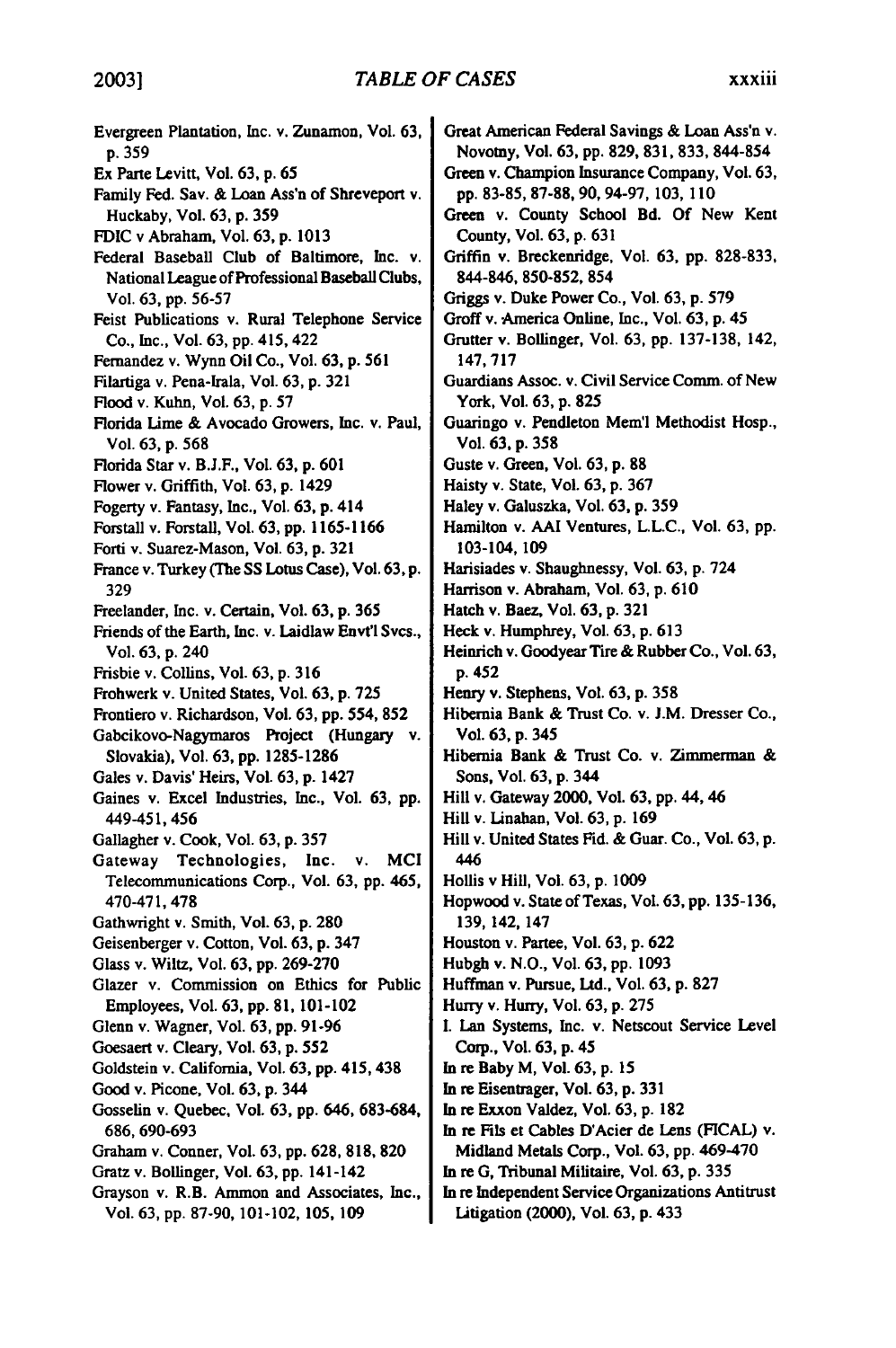| In re Orso(Orso I), Vol. 63, pp. 1010-12         | Lips v. Royal Ins. Co., Vol. 63, pp. 345-346, 357 |
|--------------------------------------------------|---------------------------------------------------|
| In re Orso(Orso II), Vol. 63, pp. 1010-1012      | Liuzza v. Heirs of Nunzio, Vol. 63, pp. 1056-1058 |
| International Union, UAW v. Johnson Controls,    | Lizama v. Williams, Vol. 63, p. 357               |
| Vol. 63, p. 557, 563-564, 567-568                | Lochner v. New York, Vol. 63, pp. 551-552         |
| Jackson v. D'Aubin, Vol. 63, p. 1436             | Lockhart v. Lockhart, Vol. 63, p. 344             |
| James v. Formosa Plastics Corp. of La., Vol. 63, | Los Angeles Dept. of Water and Power v.           |
| рр. 344-345, 376, 378                            | Manhart, Vol. 63, p. 558                          |
| Johnson v. Berg Mech. Indus., Vol. 63, pp. 353,  | Los Angeles v. Lyons, Vol. 63, p. 825             |
| 354                                              | Los Angeles v. Lyons, Vol. 63, p. 817             |
| Johnson v. Board of Regents of the University of | Lotus Case(France v. Turkey), Vol. 63, p. 329     |
| Georgia, Vol. 63, p. 127                         | Louisiana Associated General Contractors v.       |
| Johnson v. Glick, Vol. 63, p. 818                | State, Vol. 63, pp. 889-890, 891                  |
|                                                  | Louisiana Bank v. Kenner's Succession, Vol. 63,   |
| Jones v. Am. Bank & Trust Co., Vol. 63, pp. 355, |                                                   |
| 359                                              | p. 1433                                           |
| Jones v. Greninger, Vol. 63, p. 613              | Louisiana Central Credit Union v. LeBlanc, Vol.   |
| Jones v. Phelps, Vol. 63, pp. 346, 355-356       | 63, p. 356                                        |
| Joseph v. Bidwell, Vol. 63, p. 896               | Lovelace v. Ontario, Vol. 63, p. 669              |
| Kanuk v. Pohlmann, Vol. 63, pp. 359-360          | Loving v. Virginia, Vol. 63, p. 255               |
| Kask v. Shimizu, Vol. 63, p. 656                 | Lucas v. South Carolina Coastal Council, Vol. 63, |
| Katz v. United States, Vol. 63, pp. 595-596      | pp. 496-498, 502-503, 506-507                     |
| Ker v. Illinois, Vol. 63, p. 316                 | Lyons v. Legal Aid Soc'y, Vol. 63, p. 558         |
| King v. Illinois Central R.R., Vol. 63, p. 347   | M.A. Mortenson Co. v. Timberline Software         |
| Kingsman Enter., Inc. v. Bakerfield Elec. Co.,   | Corp., Vol. 63, p. 44                             |
| Inc., Vol. 63, pp. 81-82, 86                     | Maddie v. Fidelity Nat. Bank, Vol. 63, p. 362     |
| Kirchberg v. Feenstra, Vol. 63, p. 554           | Manale v. Executive Healthcare Recruiters, Inc.,  |
| Klocek v. Gateway, Inc., Vol. 63, pp. 31, 47     | Vol. 63, p. 358-359                               |
| Korematsu v. United States, Vol. 63, p. 127      | Mann v. Mosley, Vol. 63, p. 395                   |
| Koshinski v. Decatur Foundry, Inc., Vol. 63, p.  | Mapp v. Ohio, Vol. 63, p. 633                     |
| 525                                              | Marcos and Marcos v. Federal Dept. of Police,     |
| Lacroix v. Coquet, Vol. 63, p. 1429              | Vol. 63, p. 321                                   |
| Landmark Communications Inc., v. Virginia, Vol.  | Marek v. Chesney, Vol. 63, p. 617                 |
|                                                  | Marie v. Avart's Heirs, Vol. 63, pp. 1415-1420    |
| 63, p. 601                                       |                                                   |
| Landry v. Thomas, Vol. 63, pp. 351-352           | Marks v. Estelle, Vol. 63, p. 168                 |
| Lanning v. Southeastern Pennsylvania Transp.     | Marks v. United States, Vol. 63, p. 136           |
| Auth., Vol. 63, p. 559                           | Matter of Estate of Wilson, Vol. 63, p. 391       |
| Lapine Technology Corp. v. Kyocera Corp., Vol.   | Matthews v. Fontenot, Vol. 63, p. 354             |
| 63, p. 471                                       | Mayer v. Chicago, Vol. 63, p. 614                 |
| Lasercomb America, Inc. v. Reynolds, Vol. 63, p. | Mayor of Philadelphia v. Educational Equality     |
| 433                                              | League, Vol. 63, pp. 825-828                      |
| Latour v. Guillory, Vol. 63, p. 398              | McCandless v. Poston, Vol. 63, p. 359             |
| Lau v. Nichols, Vol. 63, pp. 824-825             | McClure v. A. Wilbert's Sons Lumber & Shingle     |
| Lavoie v. Canada, Vol. 63, p. 685                | Co., Vol. 63, p. 352                              |
| Law v. Canada (Minister of Employment and        | McCulloch v. Maryland, Vol. 63, p. 59             |
| Immigration), Vol. 63, pp. 666, 670-671          | McDonnell Douglas Corp. v. Green, Vol. 63, p.     |
| Leatherman v. County, Vol. 63, p. 618            | 555                                               |
| Leblanc v. Thibodeaux, Vol. 63, pp. 117-120,     | McDuffie v. Walker, Vol. 63, p. 1436              |
| 125                                              | McKinney v. The University of Guelph, Vol. 63,    |
| LeRoy Fiber co. v. Chicago, Milwaukee & St.      | рр. 652, 657                                      |
| Paul Ry., Vol. 63, p. 58                         | Mebne v. State, Vol. 63, pp. 610, 616             |
| Lesage v. State of Texas, Vol. 63, p. 139        | Melancon v. Continental Casualty Company, Vol.    |
| Letelier v. Republic of Chile, Vol. 63, p. 321   | 63, pp. 368-70                                    |
| Levy v. Gateway 2000, Inc., Vol. 63, p. 47       | Melancon v. Continental Gas Co., Vol. 63, p. 343- |
| Lewis v. Casey, Vol. 63, p. 613                  | 344, 355, 362, 366                                |
| Lieschke v. RealNetworks, Inc., Vol. 63, p. 46   | Melancon v. Wood, Vol. 63, p. 360                 |
|                                                  |                                                   |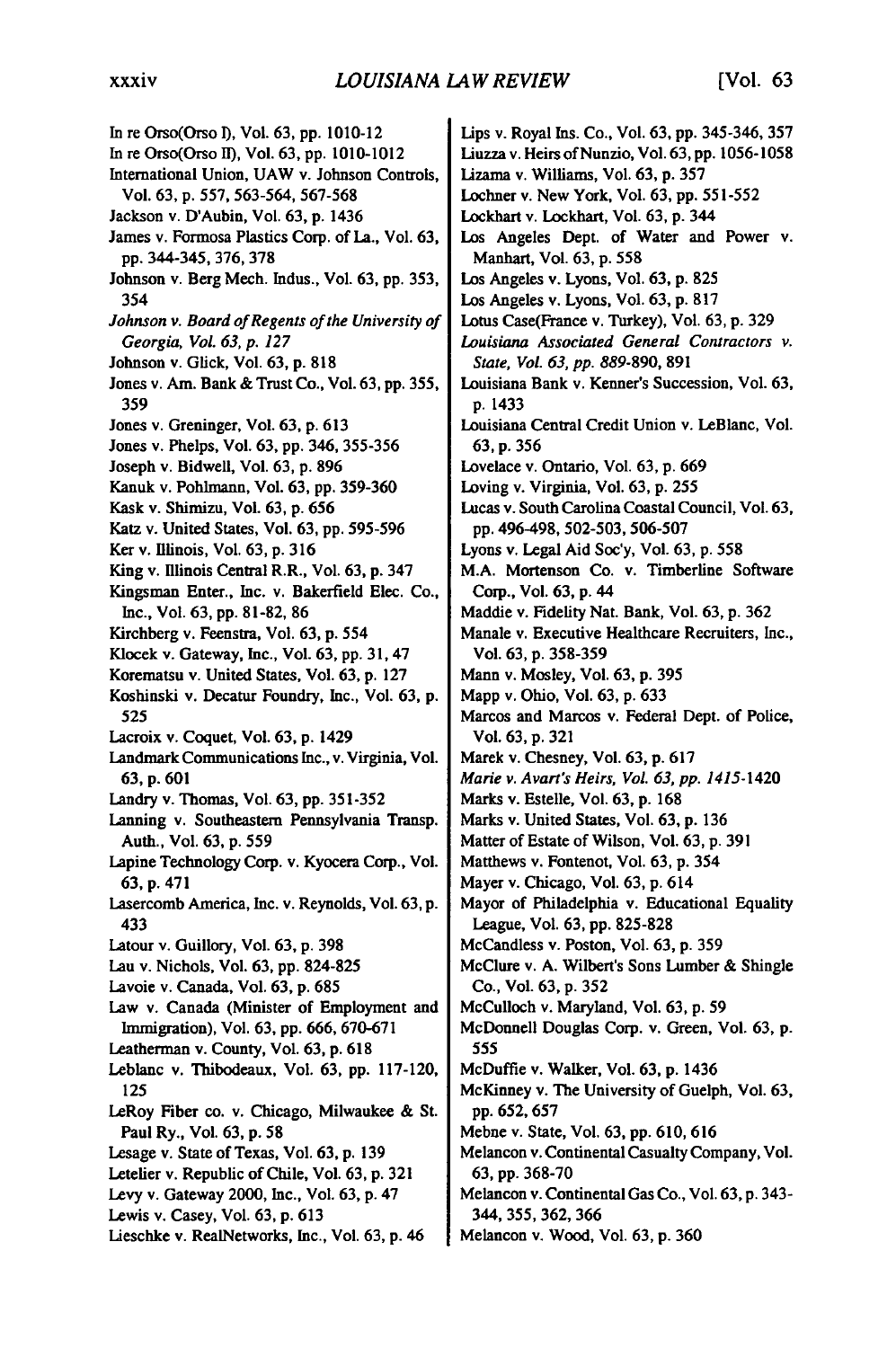| Michel v. Home Town Supermarket, Inc., Vol.                                              | Penn Central Transportation Co. v. City of New                                            |
|------------------------------------------------------------------------------------------|-------------------------------------------------------------------------------------------|
| 63, p. 360<br>Miles v. Oden, Vol. 63, p. 1042                                            | York, Vol. 63, pp. 486, 495-496, 502, 504<br>Pennsylvania Coal Co. v. Mahon, Vol. 63, pp. |
| Miller v. Bristol-Myers Co., Vol. 63, pp. 453-456                                        | 495, 507                                                                                  |
| Miller-Wohl Co. v. Comm'r of Labor & Indus.,<br>Vol. 63, p. 560                          | People v. Ghulston, Vol. 63, p. 610<br>Perkins v. Entergy Corp., Vol. 63, p. 444          |
| Miron v. Trudel, Vol. 63, pp. 657-666                                                    | Petrovich v. Trabeau, Vol. 63, p. 111                                                     |
| Modeliste v. Sehorn, Vol. 63, p. 359                                                     | Phillips v. Washington Legal Foundation, Vol. 63,                                         |
| Monell v. Department of Social Services, Vol. 63,                                        | pp. 486, 491, 498-501                                                                     |
| p. 634, 636                                                                              | Picone v. Lyons, Vol. 63, p. 361                                                          |
| Monroe v. Pape, Vol. 63, pp. 611, 631-634, 802,                                          | Plessey v. Ferguson, Vol. 63, p. 823                                                      |
| 830-831                                                                                  | Polyukhovich v. The Commonwealth of Australia                                             |
| Moore v. Microsoft Corp., Vol. 63, p. 45<br>Morgan Laboratories, Inc. v. Micro Data Base | and Another, Vol. 63, pp. 320, 322<br>Porter v. Progressive Specialty Ins. Co., Vol. 63,  |
| Systems, Vol. 63, p. 43                                                                  | p. 357                                                                                    |
| Morgan v. Yarborough, Vol. 63, pp. 247-249                                               | Preiser v. Rodriguez, Vol. 63, p. 815                                                     |
| Moses H. Cone Mem'l Hosp. v. Mercury Const.                                              | ProCD v. Zeindenberg, Vol. 63, pp. 43-44, 47                                              |
| Corp., Vol. 63, p. 463                                                                   | Prosecutor v. Anto Furundzija, Vol. 63, pp. 321,                                          |
| Moses v. American Nonwovens, Vol. 63, p. 525                                             | 323, 326                                                                                  |
| Mouton v. Morganis Louisiana & Texas Railroad<br>& Steamship Co., Vol. 63, p. 344        | Prytania Park Hotel, Ltd. v General Star Indemnity<br>Co., Vol. 63, pp. 1444-1446         |
| Muller v. Oregon, Vol. 63, pp. 551-552                                                   | Putch v. Straughan, Vol. 63, p. 375                                                       |
| Muniz v. National Can Corp., Vol. 63, pp.                                                | R. Hess, Vol. 63, pp. 652-653                                                             |
| 448-449                                                                                  | Rafeedie v. I.N.S., Vol. 63, p. 726                                                       |
| Murphy Brothers Chevrolet Company, Inc. v.                                               | Re Bouterse, Vol. 63, p. 331                                                              |
| East Oakland Auto Auction, Vol. 63, pp.<br>99-100                                        | Reagan v. Louisiana Western Railroad, Vol. 63, p.<br>344                                  |
| Murphy v. Hurdle Planding & Livestock, Inc.,                                             | Reagor v. First Nat. Life Ins. Co., Vol. 63, p. 358                                       |
| Vol. 63, p. 352                                                                          | Recording Industry Association of America v.                                              |
| Murphy v. Murphy, Vol. 63, p. 1427                                                       | Diamond Multimedia Systems, Inc., Vol. 63,                                                |
| Murphy v. United Parcel Service, Vol. 63, p. 583<br>Muse v. Muse, Vol. 63, pp. 398, 400  | p. 419<br>Reed v. Reed, Vol. 63, p. 554                                                   |
| Nalyarimma v. Thompson, Vol. 63, p. 330                                                  | Regents of the University of California v. Bakke,                                         |
| Nat. Food Stores of La., Inc. v. Chustz, Vol. 63,<br>p. 362                              | Vol. 63, pp. 128-130, 133-138, 142, 147<br>149-150, 824-825, 900                          |
| National Resources Defense Council v. SEC, Vol.                                          | Regina v. Bartle and the Commissioner of Police                                           |
| 63, p. 227                                                                               | for the Metropolis and Others Ex Parte Pinochet,                                          |
| Naussbaum v. McKee, Vol. 63, p. 354                                                      | Vol. 63, pp. 320-322, 329                                                                 |
| New York v. Berger, Vol. 63, pp. 595-596                                                 | Regina v. Finta, Vol. 63, p. 335                                                          |
| Newport News Shipbuilding and Dry Dock v.                                                | Register.Com, Inc. v. Verio, Inc., Vol. 63, p. 45                                         |
| EEOC, Vol. 63, p. 561                                                                    | Reid v. Covert, Vol. 63, p. 55, 60                                                        |
| Newson v. Bailey, Vol. 63, p. 357-358                                                    | Reno v. American-Arab Anti-Incorporated, Vol.                                             |
| Nottebohm (Liechtenstein v. Guatemala), Vol. 63,                                         | 63, pp. 724-726                                                                           |
| p. 1290                                                                                  | Reynolds v. Swain, Vol. 63, pp. 1416, 1433-1434                                           |
| Nyguyen v. United States, Vol. 63, p. 724<br>Oliver v. Oliver, Vol. 63, p. 358           | Richey v. Fetty, Vol. 63, pp. 375-77<br>Rick v. RLC Corp., Vol. 63, p. 448                |
| O'Shea v. Littleton, Vol. 63, p. 815                                                     | Rideau v. Louisiana (1963), Vol. 63, p. 160                                               |
| Owen v. City of Independence, Vol. 63, p. 619                                            | Rideau v. Louisiana (1967), Vol. 63, p. 160                                               |
| Paramount Petroleum Corp. v. Taylor Rental                                               | Rideau v. Whitley, Vol. 63, p. 157                                                        |
| Center, Vol. 63, pp. 91, 97-100                                                          | Riggins v. Dixie Shoring Company, Inc., Vol. 63,                                          |
| Patentas v. United States, Vol. 63, pp. 446-447                                          | pp. 81, 83, 104, 106-108                                                                  |
| Paul v. Virginia, Vol. 63, p. 185                                                        | Ranald v. Omega Corp., Vol. 63, p. 47                                                     |
| Pemberton v. Grass, Vol. 63, p. 1042                                                     | Rizzo v. Goode, Vol. 63, p. 815                                                           |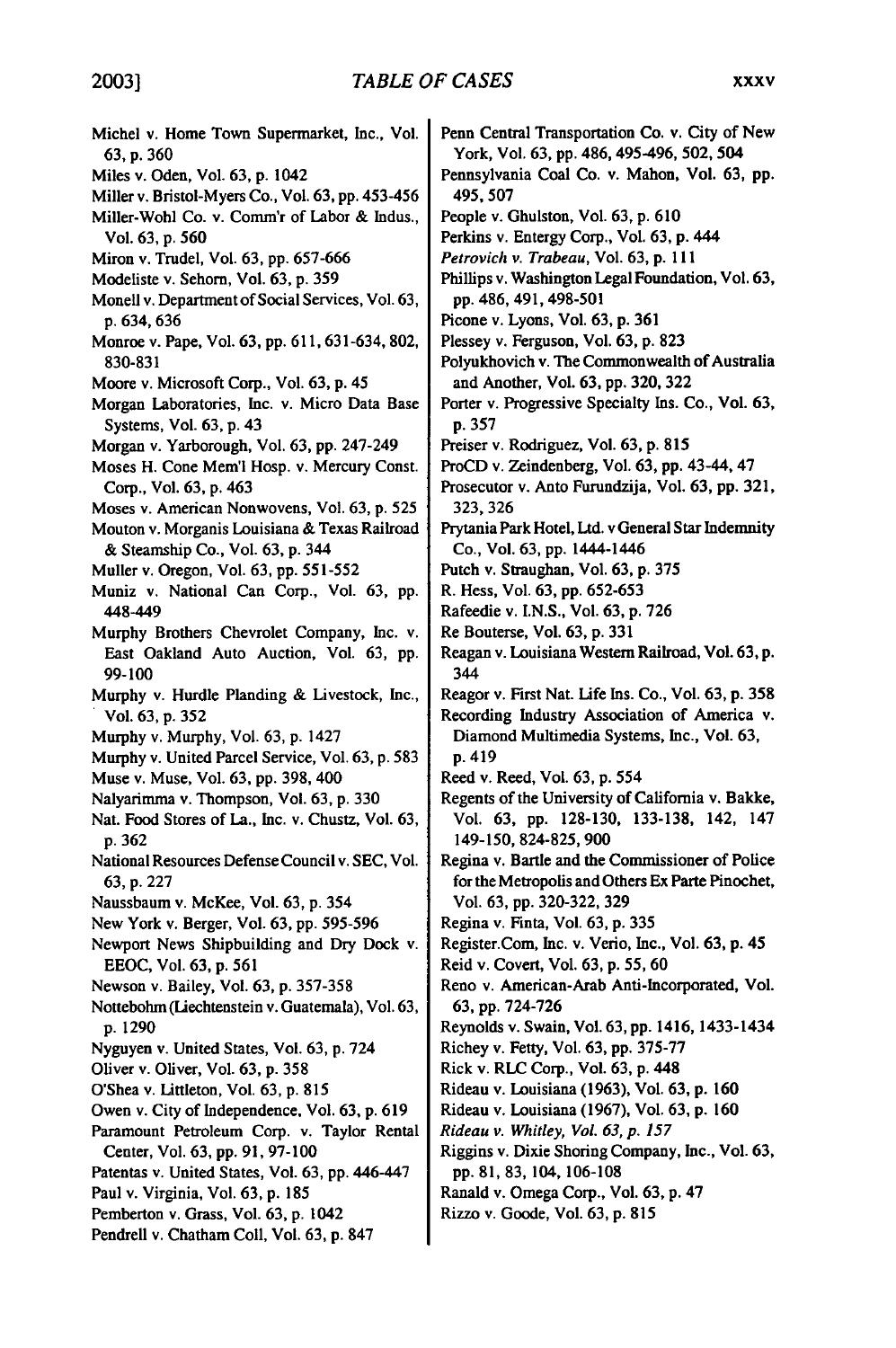Rockholt v. Keaty, Vol. **63, pp. 116-117, 119,**  1435 Roe v. Wade, Vol. **63, pp.** 631-632, **635**  Rollins v. Causey, Vol. 63, **p.** 362 Roosevelt v. **E.I.** Dupont de Nemours & Co., Vol. 63, **p.** 225 Rosell v ESCO, Vol. 63, **p.** 1013 Rowlett v. Shepherd, Vol. 63, **p.** 1041 Ruiz v. United States, Vol. 63, **p.** 613 Sale v. Haitian Centers Council, Incorporated, Vol. **63, p.** 724 Salvex, Inc. v. Lewis, Vol. **63, p.** 120 Sanders v. Gore, Vol. **63, pp. 271-274**  Sanders v. Luke, Vol. **63, p. 358**  Sandifield Oil & Gas Company v. Paul, Vol. **63, pp.** 346-347 **Saucier** v. Katz, Vol. **63, pp.** 640, **813**  Saudi Arabia v. Nelson, Vol. **63, p. 321**  Saul v. His Creditors, Vol. **63, pp.** 1415, 1425, 1428-1429, 1431-1432 Schenk v. United States, Vol. **63, p. 725**  Schooner Exchange v. McFaddon, Vol. **63, pp. 311,320**  Schutzman v. Dobrowolski, Vol. **63, p.** 345 Schweiker v. Chilicky, Vol. **63, p. 817**  Seligman v. **G.A.** Scott **&** Bro., Vol. **63, p.** 346 *Sibley v. BoardofSupervisors,Vol. 63, p. 903*  Siderman de Blake v. Republic of Argentina, Vol. **63, p. 321**  Siler v. Louisville & Nashville R.R. Co., Vol. **63, pp. 813,** 820, **82"**  Simon v. RealNetworks Inc., Vol. 63, p. 46 Sliman v. Araguel, Vol. **63, pp.** 345-346 Smith v. Allendale Mut. Ins Co., Vol. **63, p.** 448 Smith v. Daily Mail Publishing Co., Vol. **63, p. 600**  Smith v. Edwards, Vol. **63, p. 610**  Smith v. University of Washington Law School, Vol. **63, pp. 136-138,** 142 Songbyrd v. Bearsville Records, Vol. **63, pp. 1012-1013**  Sony Corporation of America v. Universal City Studios, Inc., Vol. **63, pp.** 418-419 Specht v. Netscape Communications Corp., Vol. **63, p.** 46 Spotsville v. Hebert & **Murrell,** Inc., Vol. **63, pp. 118,121**  Sprowl v. Wohl, Vol. **63, pp. 351-352**  St. Francis College v. AI-Khazraji, Vol. **63, p. 722**  Staatsanwalt **g.** Novislav Djajic, Vol. **63, p. 335**  Stanton v. Stanton, Vol. **63, p.** 554 State ex rel. Yazoo & Miss. Valley R.R. v. Edrington, Vol. **63, pp.** 346, **355 63, p.** 358 63, p. 472 p. 415 321 63, p. 1433 **p.** 344 63, **p.** 512 332 63, p. 184

State through Dept. of Highways v. Jackson, Vol. State v Rideau, Vol. 63, pp. 160-161 State v. Frazier, Vol. 63, p. 610 State v. Martin, Vol. 63, p. 1095 State v. Thomas, Vol. 63, pp. 611-612 Step-Saver Data Systems, Inc. v. Wyse Technology, Vol. 63, pp. 42, 44, 47 Sterling v. Insurance Company of Pennsylvania, Vol. 63, p. 374 Stout v. Baxter Healthcare Corp., Vol. 63, p. 560 Stroh Container Co. v. Delphi Indus., Inc., Vol. Succession of Bacot, Vol. **63,** p. 298 Succession of Butler, Vol. 63, p. 272 Succession of Chauvin, Vol. 63, p. 1167 Succession of Dugas, Vol. 63, pp. 399-400 Succession of Guidry, Vol. 63, pp. 397, 400 Succession of Knox, Vol. 63, p. 367 Succession of Lauga, Vol. 63, p. 1173 Succession of Marioni, Vol. 63, p. 1120 Succession of Minvielle, Vol. 63, p. 255 Succession of Moody, Vol. 63, p. 358 Succession of Moore, Vol. 63, p. 1166 Succession of Templeman, Vol. 63, pp. 398,400 Succession of Waldron, Vol. 63, p. 1167 Sullivan v. Cabral, Vol. 63, pp. 356, 360 Sundaco, Inc. v State, Vol. 63, p. 188 Suntrust Bank v. Houghton Mifflin Co., Vol. 63, Sutton v. United Air Lines, Inc., Vol. **63,** p. 583 Swann v. Charlotte-Mecklenburg Board of Education, Vol. 63, pp. 631, 633-634 Sweatt v. Painter, Vol. 63, pp. 140-141 Tahoe-Sierra Preservation Council, Inc. v. Tahoe Regional Planning Agency, Vol. 63, pp. 486, 497-498, 507 Tel-Oren v. Libyan Arab Republic, Vol. 63, p. Testamentary Executor of Lewis v. Casenave, Vol. Teutonia Loan & Bldg. Co. v. Connolly, Vol. 63, Theisges v. Boudreaux, Vol. 63, p. 354 Thomason v. Thomason, Vol. 63, **pp.** 273-274 Tillman v. Travelers Indemn. Co., Vol. 63, p. 447 Toyota Motor Manf Kentucky v. Williams, Vol. Trajano v. Marcos, Vol. 63, p. 321 Trial of Alfons Klein and Six Others, Vol. 63, p. Trial of Wilhelm List and Others, Vol. 63, p. 332 Trustee of Dartmouth College v. Woodward, Vol.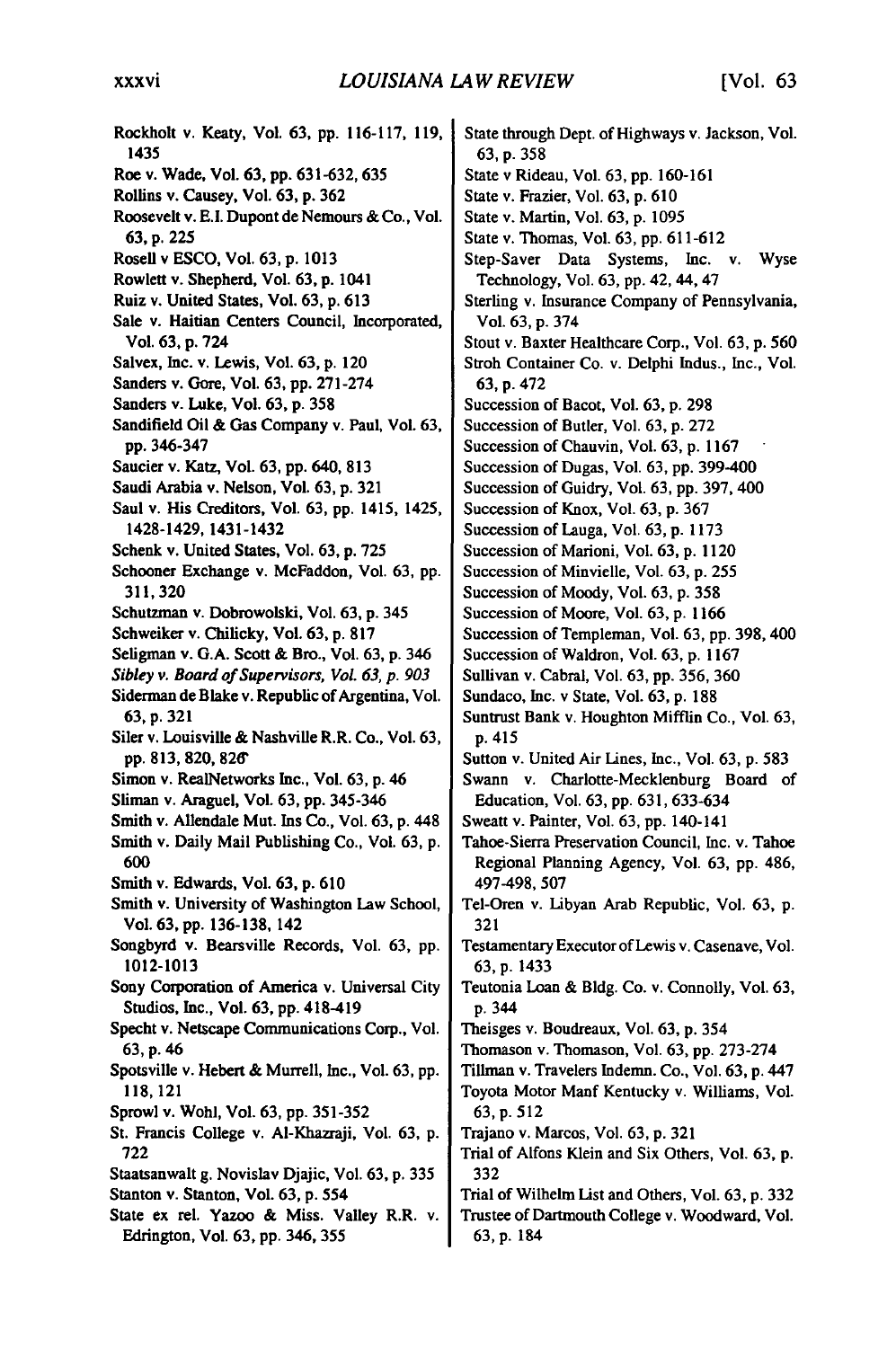| 316<br>Washington Legal Foundation<br>ν.<br>United States v. Carolene Products Co., Vol. 63,<br>491, 501, 503, 505-507<br>p. 611<br>United States v. Dotterweich, Vol. 63, p. 223<br>United States v. Int'l Minerals & Chem. Corp,<br>Access to Justice Foundation, Vol. 63, p. 491<br>Vol. 63, p. 223<br>Washington v. Davis, Vol. 63, p. 825<br>United States v. Johnson & Towers, Inc., Vol. 63,<br>Washington v. Harvey, Vol. 63, p. 375<br>Watt v. Creppel, Vol. 63, p. 358<br>p. 223<br>United States v. Monsanto Co., Vol. 63, p. 226<br>Weatherall v. Canada, Vol. 63, pp. 652-653<br>United States v. Nixon, Vol. 63, p. 603<br>United States v. Noriega, Vol. 63, p. 322<br>Vol. 63, p. 500<br>United States v. O'Brien, Vol. 63, p. 599<br>Webceslas Munyeshyaka, Vol. 63, 336<br>United States v. Olin Corp., Vol. 63, p. 226<br>Wessmann v. Gittens, Vol. 63, pp. 144-147<br>United States v. Osama Awaddallah, Vol. 63, p.<br>729<br>United States v. Paradise, Vol. 63, p. 134<br>Co., Vol. 63, p. 415<br>United States v. Price, Vol. 63, p. 609-610<br>United States v. Stanley, Vol. 63, p. 817, 819<br>Willey v. Roberts, Vol. 63, pp. 356-357<br>United States v. Stevens, Vol. 63, p. 609<br>Winsberg v. Winsberg, Vol. 63, p. 1166<br>United Steelworkers of Am. v. Enterprise Wheel<br>Wise v. Armontrout, Vol. 63, p. 165<br>& Car Corp., Vol. 63, p. 464<br>Universal City Studios v. Corley, Vol. 63, pp.<br>System of Georgia, Vol. 63, pp. 146-147 | Tucker v. New Orleans Laundries, Inc., Vol. 63,<br>p. 376<br>Turner Broadcasting Systems, Inc. v. FCC, Vol.<br>63, p. 599<br>Tuttle v. Arlington County School Board, Vol.<br>63, pp. 134-135, 143-144, 147<br>U.S. v. Bestfoods, Vol. 63, p. 188<br>UAW v. Johnson Controls, Inc., Vol. 63, pp. 524,<br>527, 573, 574<br>UHC Management Company, Inc. v. Computer<br>Sciences Corp., Vol. 63, p. 472<br>Ultracashmere House, Ltd. v. Meyer, Vol. 63, pp.<br>478-479<br>United Brotherhood of Carpenters & Joiners v.<br>Scott, Vol. 63, pp. 829, 831-833, 844-845<br>United States v. Alstoetter, Vol. 63, p. 332<br>United States v. Alvarez-Machain, Vol. 63, p. | Vault Corp. v. Quaid Software Limited, Vol. 63,<br>pp. 42, 49<br>Verneiuille v. Verneuille, Vol. 63, p. 284<br>Verrett v. Savoie, Vol. 63, p. 344<br>Viesel v. Republic Ins. Co., Vol. 63, p. 361<br>Volt Information Sciences, Inc. v. Board of<br>Trustees of Leland Stanford Junior University,<br>Vol. 63, 467-469,<br>475-477, 479<br>Von Dardel v. USSR, Vol. 63, p. 321<br>Vriend v. Alberta, Vol. 63, p. 666<br>Walker v. Jones, Vol. 63, p. 377<br>Walt Disney Productions v. Air Pirates, Vol. 63,<br>p. 418<br>Walters v. Scott, Vol. 63, pp. 166-167<br>Ward v. Rock Against Racism, Vol. 63, p. 599<br>Wards Cove Packing Co. v. Atonio, Vol. 63, p.<br>579 |
|--------------------------------------------------------------------------------------------------------------------------------------------------------------------------------------------------------------------------------------------------------------------------------------------------------------------------------------------------------------------------------------------------------------------------------------------------------------------------------------------------------------------------------------------------------------------------------------------------------------------------------------------------------------------------------------------------------------------------------------------------------------------------------------------------------------------------------------------------------------------------------------------------------------------------------------------------------------------------------------------------------------------------------------------------------------------------------------------------------------------------------------------------------------------------------------------------------------------------------------------------------------------------------------------------------------------------------------------------------------------------------------------------------------------------------------------------------------------------------|---------------------------------------------------------------------------------------------------------------------------------------------------------------------------------------------------------------------------------------------------------------------------------------------------------------------------------------------------------------------------------------------------------------------------------------------------------------------------------------------------------------------------------------------------------------------------------------------------------------------------------------------------------------------|--------------------------------------------------------------------------------------------------------------------------------------------------------------------------------------------------------------------------------------------------------------------------------------------------------------------------------------------------------------------------------------------------------------------------------------------------------------------------------------------------------------------------------------------------------------------------------------------------------------------------------------------------------------------------|
| Universal City Studios v. Remierdes, Vol. 63, pp.<br>Xuncax v. Gramajo, Vol. 63, p. 321<br>426, 429-430, 434-435<br>Young v Alder, Vol. 63, pp. 1011-1012<br>US Airways, Inc. v. Barnett, Vol. 63, p. 511<br>Young v. State, Vol. 63, p. 610<br>Varnado v. Gentilly Medical Clinic for Women,<br>Younger v. Harris, Vol. 63, pp. 827-828<br>Vol. 63, pp. 356-357                                                                                                                                                                                                                                                                                                                                                                                                                                                                                                                                                                                                                                                                                                                                                                                                                                                                                                                                                                                                                                                                                                               | 430-431, 435                                                                                                                                                                                                                                                                                                                                                                                                                                                                                                                                                                                                                                                        | Legal<br>Foundation of Washington, Vol. 63, 485, 488,<br>Washington Legal Foundation v. Texas Equal<br>Webb's Fabulous Pharmacies, Inc. v. Beckwith,<br>Westendorf v. Gateway 2000, Inc., Vol. 63, p. 47<br>White-Smith Music Publishing Co. v. Appollo<br>Wicker v. Coca-Cola Bottling Co., Vol. 63, p. 352<br>Wooden v. Board of Regents of the University<br>Wright v Paramount-Richards, Vol. 63, p. 1014                                                                                                                                                                                                                                                            |